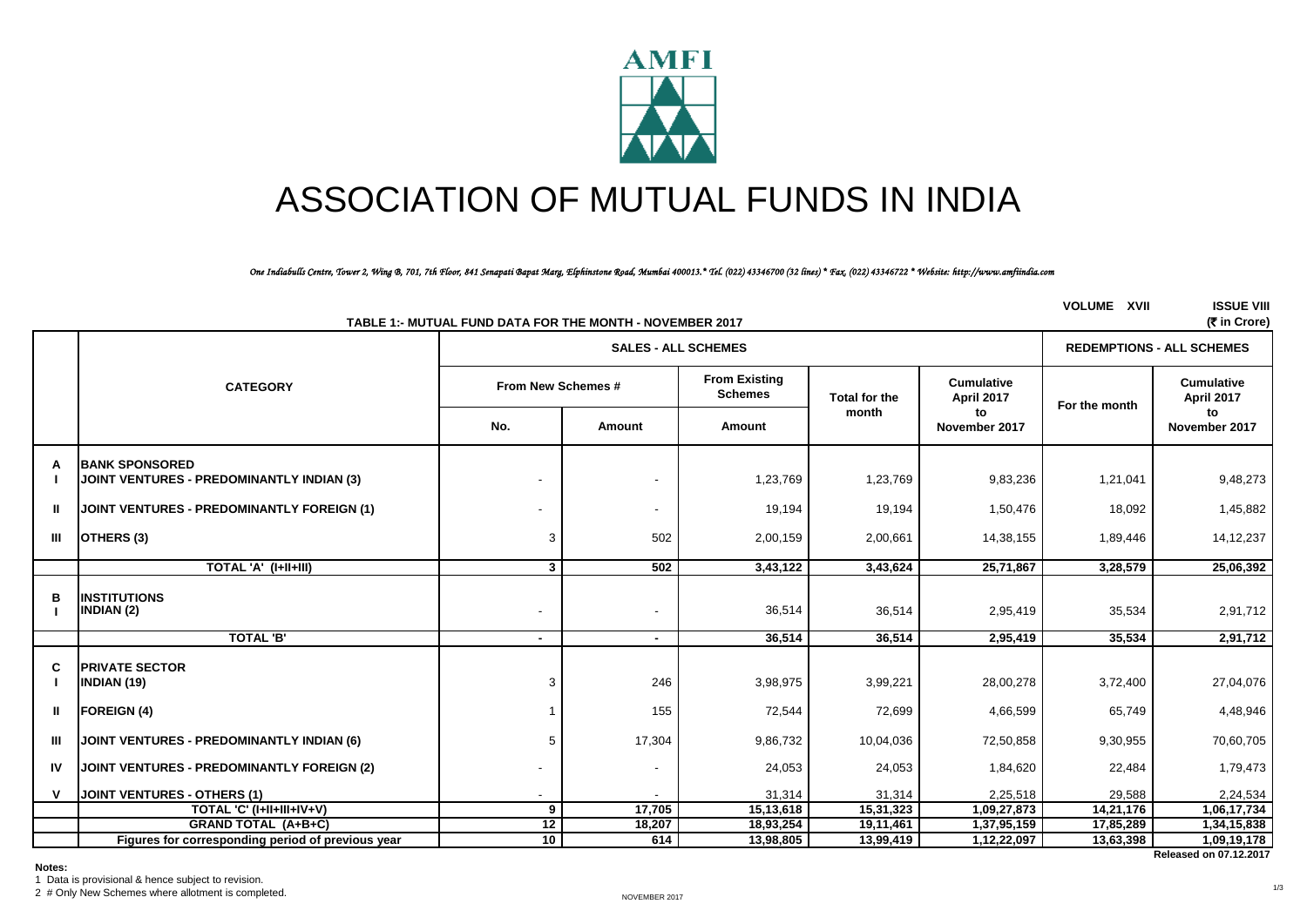| .<br>$(5$ in Crore)<br>2.1 *NEW SCHEMES LAUNCHED (ALLOTMENT COMPLETED) |                          |          |                      |        |                      |                          |                      |        |  |
|------------------------------------------------------------------------|--------------------------|----------|----------------------|--------|----------------------|--------------------------|----------------------|--------|--|
|                                                                        |                          | Open End | <b>Close End</b>     |        | <b>Interval Fund</b> |                          | <b>TOTAL</b>         |        |  |
|                                                                        | <b>No.of Schemes</b>     | Amount   | <b>No.of Schemes</b> | Amount | <b>No.of Schemes</b> | Amount                   | <b>No.of Schemes</b> | Amount |  |
| <b>INCOME</b>                                                          | $\overline{\phantom{a}}$ |          |                      | 548    |                      |                          |                      | 548    |  |
| <b>INFRASTRUCTURE DEBT FUND</b>                                        |                          |          |                      |        |                      |                          |                      |        |  |
| <b>EQUITY</b>                                                          |                          | 2,488    |                      | 672    |                      |                          |                      | 3,160  |  |
| <b>BALANCED</b>                                                        |                          |          |                      |        |                      |                          |                      |        |  |
| <b>LIQUID/MONEY MARKET</b>                                             |                          |          |                      |        | ۰                    |                          |                      |        |  |
| <b>IGILT</b>                                                           |                          |          |                      |        |                      |                          |                      |        |  |
| <b>IELSS - EQUITY</b>                                                  |                          |          |                      |        |                      |                          |                      |        |  |
| <b>GOLD ETF</b>                                                        |                          |          |                      |        |                      |                          |                      |        |  |
| <b>OTHER ETFS</b>                                                      |                          | 14,499   |                      |        |                      |                          |                      | 14,499 |  |
| <b>FUND OF FUNDS INVESTING</b>                                         |                          |          |                      |        |                      |                          |                      |        |  |
| <b>OVERSEAS</b>                                                        |                          |          |                      |        | ۰                    | $\overline{\phantom{a}}$ |                      |        |  |
| <b>TOTAL</b>                                                           |                          | 16,987   |                      | 1,220  |                      |                          | 12                   | 18,207 |  |

### **TABLE 2:- SALES DURING THE MONTH OF NOVEMBER 2017 - TYPE AND CATEGORY WISE**

#### **\*NEW SCHEMES LAUNCHED :**

| <b>OPEN END EQUITY:</b>     | Axis Multicap Fund and IDBI Focused 30 Equity Fund                                                                                                                                                                                             |
|-----------------------------|------------------------------------------------------------------------------------------------------------------------------------------------------------------------------------------------------------------------------------------------|
| <b>OPEN END OTHER ETFS:</b> | Bharat 22 ETF                                                                                                                                                                                                                                  |
| <b>CLOSE END INCOME:</b>    | Franklin India Fixed Maturity Plans - Series 2 - Plan A (1224 days); Kotak FMP Series 212; Reliance Fixed Horizon Fund - XXXV- Series 6 and Series 7; UTI Fixed Term Income Fund<br>Series XXVII-X (1118 Days) and Series XXVIII-I (1230 Days) |
| <b>ICLOSE END EQUITY:</b>   | Reliance Capital Builder Fund IV - Series B; Sundaram Value Fund Series IX and Series X                                                                                                                                                        |

| <b>2.2 EXISTING SCHEMES</b> |
|-----------------------------|
|-----------------------------|

|                                                   |                      | Open End  | <b>Close End</b>     |        | <b>Interval Fund</b> |        | <b>TOTAL</b>         |           |
|---------------------------------------------------|----------------------|-----------|----------------------|--------|----------------------|--------|----------------------|-----------|
|                                                   | <b>No.of Schemes</b> | Amount    | <b>No.of Schemes</b> | Amount | <b>No.of Schemes</b> | Amount | <b>No.of Schemes</b> | Amount    |
| <b>INCOME</b>                                     | 252                  | 70,302    | 883                  |        | 35                   |        | 1,170                | 70,302    |
| <b>INFRASTRUCTURE DEBT FUND</b>                   |                      |           |                      |        |                      |        |                      |           |
| <b>IEQUITY</b>                                    | 320                  | 34,598    | 117                  |        |                      |        | 437                  | 34,598    |
| <b>BALANCED</b>                                   | 30                   | 10,872    |                      |        |                      |        | 30                   | 10,872    |
| <b>LIQUID/MONEY MARKET</b>                        | 52                   | 17,73,145 |                      |        |                      |        | 52                   | 17,73,145 |
| <b>GILT</b>                                       | 39                   | 204       |                      |        |                      |        | 39                   | 204       |
| <b>IELSS - EQUITY</b>                             | 43                   | 1.546     | 23                   |        |                      |        | 66                   | 1,546     |
| <b>GOLD ETF</b>                                   | 12                   |           |                      |        |                      |        | 12                   |           |
| <b>OTHER ETFS</b>                                 | 54                   | 2,567     |                      |        |                      |        | 54                   | 2,567     |
| <b>FUND OF FUNDS INVESTING</b><br><b>OVERSEAS</b> | 28                   | 20        |                      |        |                      |        | 28                   | 20 I      |
| <b>TOTAL</b>                                      | 830                  | 18,93,254 | 1,031                |        | 35                   |        | 1896                 | 18,93,254 |

| <b>2.3 TOTAL OF ALL SCHEMES</b>                   |                      |           |                          |        |                          |        |                      |           |  |
|---------------------------------------------------|----------------------|-----------|--------------------------|--------|--------------------------|--------|----------------------|-----------|--|
|                                                   |                      | Open End  | <b>Close End</b>         |        | <b>Interval Fund</b>     |        | <b>TOTAL</b>         |           |  |
|                                                   | <b>No.of Schemes</b> | Amount    | <b>No.of Schemes</b>     | Amount | <b>No.of Schemes</b>     | Amount | <b>No.of Schemes</b> | Amount    |  |
| <b>INCOME</b>                                     | 252                  | 70,302    | 889                      | 548    | 35                       |        | 1.176                | 70,850    |  |
| <b>INFRASTRUCTURE DEBT FUND</b>                   |                      |           |                          |        |                          |        |                      |           |  |
| <b>EQUITY</b>                                     | 322                  | 37,086    | 120                      | 672    |                          |        | 442                  | 37,758    |  |
| <b>BALANCED</b>                                   | 30                   | 10,872    |                          |        |                          |        | 30                   | 10,872    |  |
| <b>LIQUID/MONEY MARKET</b>                        | 52                   | 17,73,145 |                          |        |                          |        | 52                   | 17,73,145 |  |
| <b>IGILT</b>                                      | 39                   | 204       |                          |        |                          |        | 39                   | 204       |  |
| <b>ELSS - EQUITY</b>                              | 43                   | 1,546     | 23                       |        |                          |        | 66                   | 1,546     |  |
| <b>GOLD ETF</b>                                   | 12                   |           |                          |        |                          |        | 12                   |           |  |
| <b>OTHER ETFS</b>                                 | 55                   | 17,066    |                          |        |                          |        | 55                   | 17,066    |  |
| <b>FUND OF FUNDS INVESTING</b><br><b>OVERSEAS</b> | 28                   | 20        | $\overline{\phantom{a}}$ |        | $\overline{\phantom{a}}$ |        | 28                   | 20        |  |
| <b>TOTAL</b>                                      | 833                  | 19,10,241 | 1,040                    | 1,220  | 35                       |        | 1908                 | 19,11,461 |  |